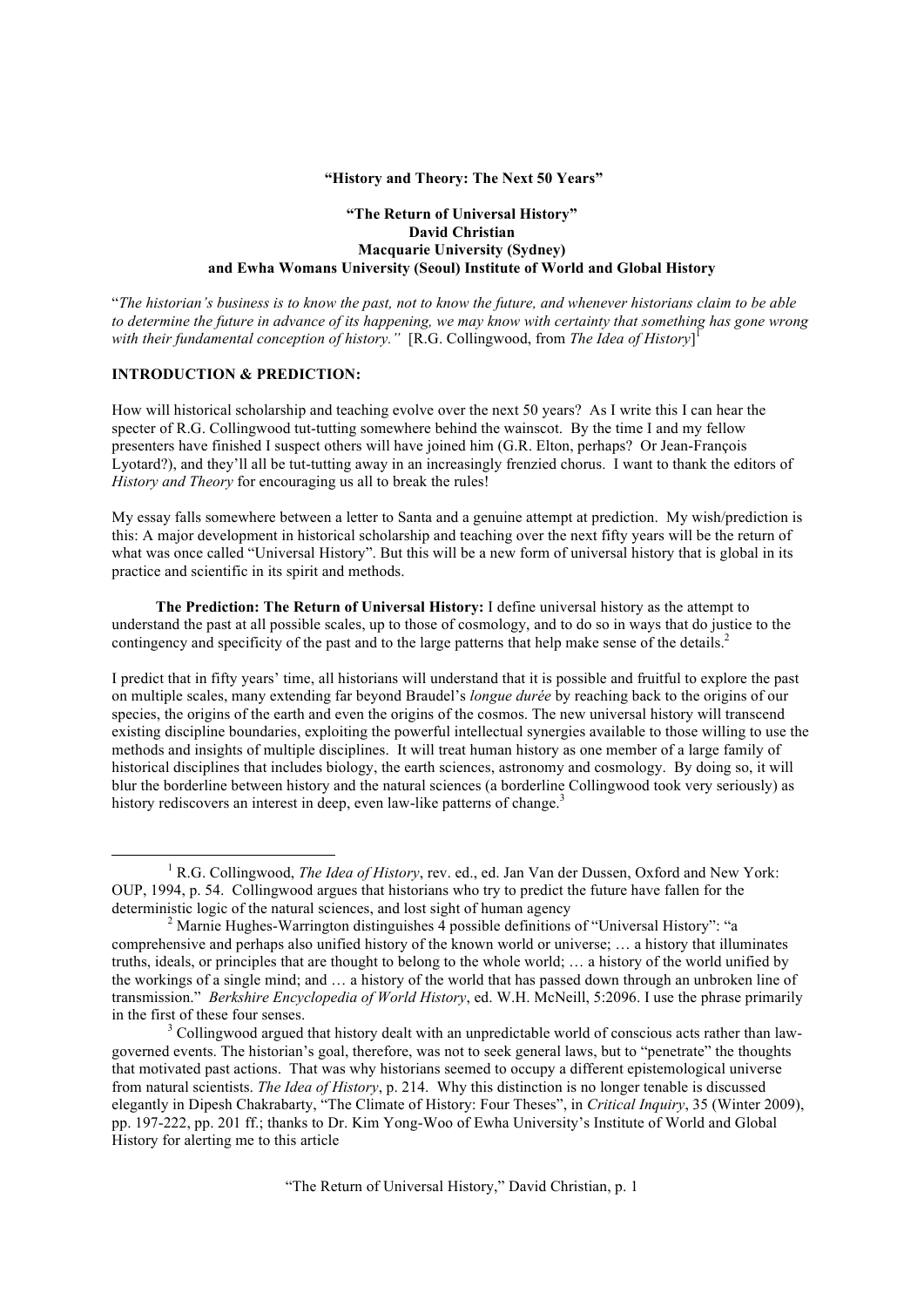In this expanded form, history will have a powerful impact on public thinking about the past because it will begin to play a role similar to that of traditional creation stories: it will aspire to create a map of the past as a whole. That map that will allow individuals and communities throughout the world to see themselves as part of the evolving story of an entire Universe, just as they once mapped themselves on to the cosmologies of different religious traditions, from the dreamtime stories of indigenous Australians to the Ptolemaic maps of medieval Christianity. The new universal history will contain a clear vision of humanity as a whole, for within its universal maps of the past it will be easy to see that all human beings share a common, and quite distinctive, history. Understanding of this shared history will help educators generate a sense of global citizenship, just as nationalist historiography once created a sense of solidarity within different nation states.

I make these predictions with some confidence because, in various guises and under various names, such scholarship is already emerging, though it remains marginal within the community of professional historians. After a century and more of detailed empirical scholarship in many different historical fields, it is now possible to construct accounts of the past at very large scales with a precision and rigor unattainable in the late nineteenth century. It is also apparent that the new universal history may yield results that are exciting and profound enough to transform our understanding of the past.

## **A SHORT HISTORY OF UNIVERSAL HISTORY**

*" . . . 'I wish you wouldn't keep appearing and vanishing so suddenly: you make one quite giddy.' 'All right,' said the Cat; and this time it vanished quite slowly, beginning with the end of the tail, and ending with the grin,*  which remained some time after the rest of it had gone." [From *Alice in Wonderland*, Ch. 6]<sup>4</sup>



**The Absence of Universal History Today:** Today, universal history has about as much visibility within the history profession as the Cheshire cat's grin. In 1979, the French post-modernist theorist, Lyotard, famously announced that "the grand narrative has lost its credibility."<sup>5</sup> As recently as 2005, Barbara Weinstein referred to "the virtual abandonment of the grand narrative tradition among historians of a strong theoretical bent …"<sup>6</sup> To most historians, universal history seems a naïve, archaic and outdated form of historical thought, abandoned, along with chronicle-writing, as the history discipline matured into a modern, professional branch of scholarship in the late nineteenth century. Universal history makes occasional spooky appearances, perhaps in

 $\overline{4}$  From the Gutenberg Project text of *Alice in Wonderland*: accessed May 2009 at http://www.cs.cmu.edu/~rgs/alice-table.html <sup>5</sup>

<sup>&</sup>lt;sup>5</sup> Jean-Francois Lyotard, *The Postmodern Condition: A Report on Knowledge*, transl. Geoff Bennington and Brian Massumi (Minneapolis, 1984), xxiii, xxiv, cited from Kerwin Lee Klein, "In Search of Narrative Mastery: Postmodernism and the People without History", *History and Theory*, Vol. 34, No. 4 (Dec. 1995), pp. 275-298, p. 283; my thanks to Andrew Dunstall for alerting me to this important article <sup>6</sup>

 $6$  "History Without a Cause? Grand Narratives, World History, and the Postcolonial Dilemma", *International Review of Social History*, 50 (2005), pp. 71–93, from p. 71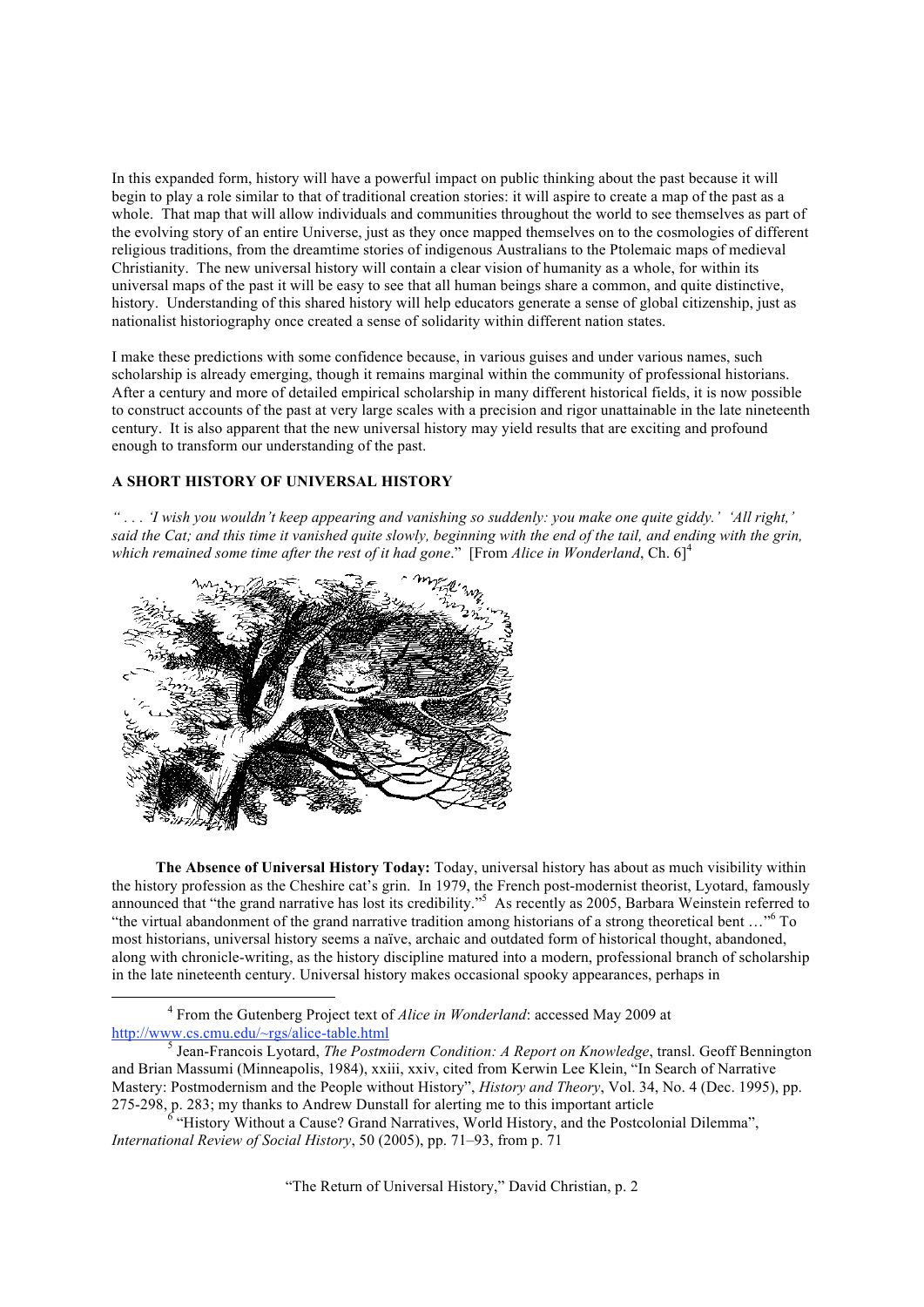undergraduate courses on historiography, but it soon vanishes, leaving behind, like ripples in the air, a few derisive remarks about the failings of a Toynbee or a Spengler. Trevor-Roper captured these attitudes perfectly when he remarked of Toynbee's *Study of History*, that "as a dollar earner ... it ranks second only to whiskey."

One sign of the effectiveness with which universal history has been eliminated from the practice of professional historians is the interest shown in Fernand Braudel's *longue durée*. I remember vividly the sense of spaciousness I felt when first reading his wonderful volumes on the Mediterranean. That Braudel is so often taken as a model for historical scholarship at large scales is telling because, measured against the time scales of human history, Braudel's *longue durée* is not very *longue*: just a few centuries in a history extending back at least 60,000 years and perhaps 200,000 years.<sup>8</sup> William McNeill's pioneering world history, *The Rise of the West*, was so exciting in part because its scales were even more spacious than those of Braudel.

Even the booming field of world history focuses mainly on the modern era, and few world historians are comfortable with the idea that world history might try to embrace the whole of history.<sup>9</sup> In a recent survey, Patrick Manning insists that: "World history is far less than the sum total of all history."<sup>10</sup> I suspect most world historians share Manning's caution, preferring to define world history in ways more compatible with the methods of detailed archival research that dominate modern historical scholarship.



### **Why the absence of Universal History is so Curious:**

"*The executioner's argument was, that you couldn't cut off a head unless there was a body to cut it off from: that he had never had to do such a thing before, and he wasn't going to begin at his time of life. The King's* 

 Jerry Bentley, the editor of the *Journal of World History*, notes that only 17 of the 195 articles published in that journal between 1990 and 2006 dealt with periods before 1500. Bentley adds that this "is not surprising … since most professional historians work in these eras for which relatively abundant documentation and source materials survive." At a conference on world history research organized by Patrick Manning in November 2006, only 4 of 36 presenters discussed research work on eras before 1500. See Patrick Manning, ed., *Global Practice in World History: Advances Worldwide*, Princeton: Markus Wiener, 2008, pp. 20 and 133-4

10 Patrick Manning, *Navigating World History: Historians Create a Global Past*, New York and Basingstoke: Palgrave/Macmillan, 2003, p. 3

 $\overline{\phantom{a}}$ <sup>7</sup> Cited from Gilbert Allardyce, "Toward World History: American Historians and the Coming of the World History Course" (1990), in Ross Dunn, ed., *The New World History*, Boston & New York: Bedford/St. Martin's, 2000, p. 30

 $\frac{1}{8}$  For arguments defending alternative dates for the origins of our species (and therefore the beginnings of human history) see Richard Klein with Blake Edgar, *The Dawn of Human Culture*, New York: JohnWiley & Sons, 2002, and Sally McBrearty and Alison Brooks, "The Revolution That Wasn't: A New Interpretation of the Origin of Modern Human Behavior," *Journal of Human* Evolution, 39 (2000): 453-563; there is a summary of this debate in Paul Pettit, "The Rise of Modern Humans," in Chris Scarre, ed., *The Human Past: World Prehistory and the Development of Human Societies*, London: Thames & Hudson, 2005, Ch. 4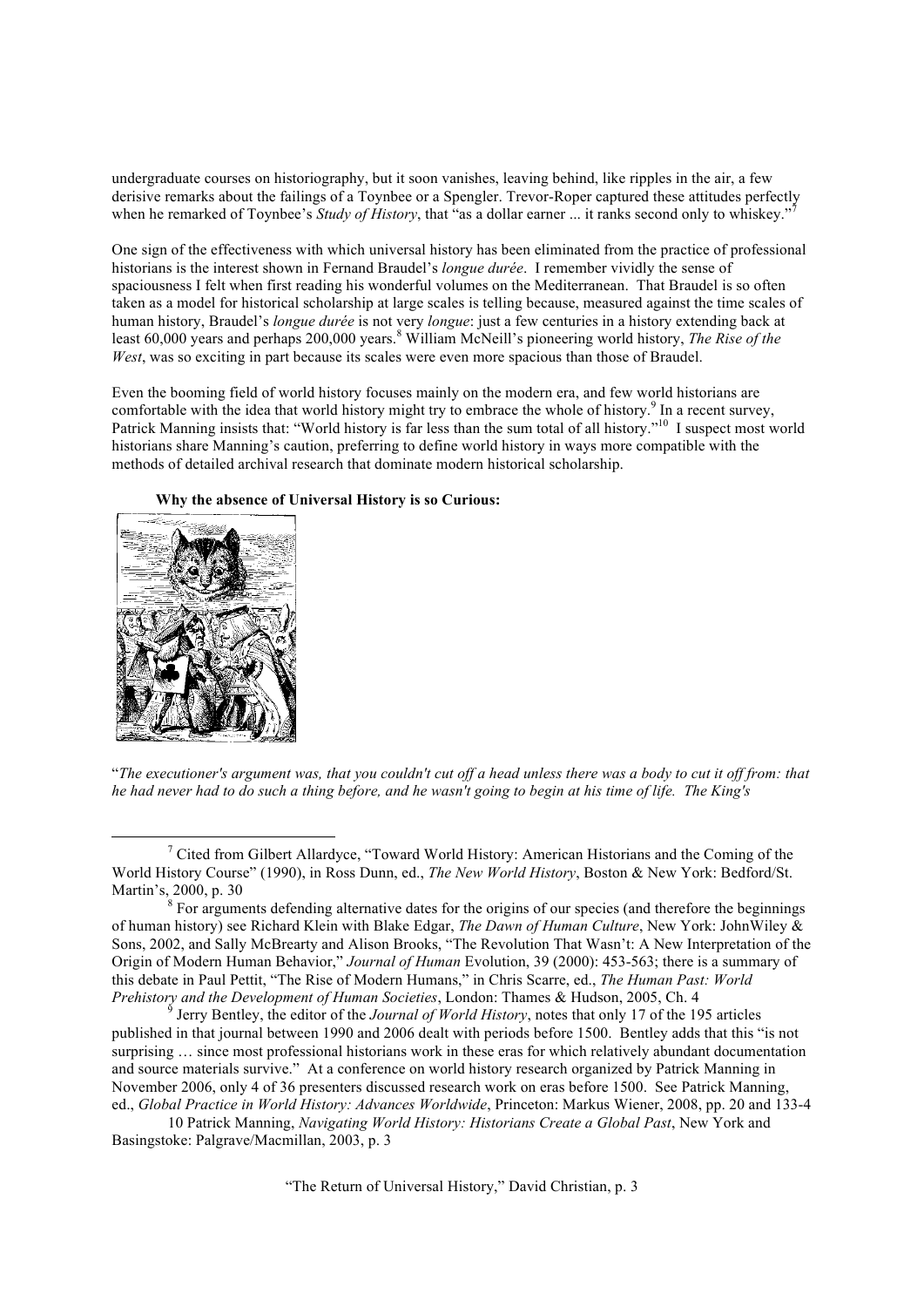## *argument was, that anything that had a head could be beheaded, and that you weren't to talk nonsense.*" [*Alice in Wonderland*, Ch. 8]

Universal history has vanished so completely that few historians even notice its absence. Yet when we view the evolution of historical thought on larger scales, the disappearance of universal history begins to look distinctly curious. I say this because before the late nineteenth century universal history (as I have defined it) pervaded historical thought in most human societies, and the reasons for expelling it were less weighty than is often assumed.

In non-literate societies universal history took the form of what we somewhat patronizingly call "creation myths"—attempts to use the best available knowledge to place society within a large, often cosmological, context.<sup>11</sup> Universal histories were also constructed within all literate traditions, usually in tension with more sharply focused histories of particular groups, regions or eras (a tension William McNeill finds in the contrasting perspectives of Herodotus and Thucydides).<sup>12</sup> Universal histories can be found in the Muslim world (in the work of Tabari, Rashid al-Din and Ibn Khaldun), or in the encyclopaedic tradition of Chinese official historiography, or in the chronicles of Mesoamerica.<sup>13 In</sup> the Mediterranean world, Raoul Mortley has traced the emergence of a self-conscious tradition of universal history soon after the conquests of Alexander the Great. $14$ 

Christian historical thought was organized around a paradigmatic universal history, constructed in the time of Augustine. This would frame European historical thinking until the Enlightenment, and still frames Christian fundamentalism today. As Collingwood puts it: "The conception of history as in principle the history of the world ... became a commonplace. The symbol of this universalism is the adoption of a single universal chronological framework for all historical events. The single universal chronology, invented by Isidore of Seville in the seventh century and popularized by the Venerable Bede in the eighth, dating everything forward and backward from the birth of Christ, still shows where the idea came from."

Bruce Mazlish argues that Bishop Bossuet's *Discourse on Universal* History, published in 1681, represents the

 $<sup>11</sup>$  A century ago, Durkheim had already argued that "belief-systems, including primitive religions,</sup> should be treated as cosmologies." Steven Lukes, *Emile Durkheim: His Life and Work, a Historical and Critical Study*, Stanford: Stanford University Press, 1985, p. 449. More recently, in a critique of Lyotard's claim that creation myths, such as those of the S. American Cashinahua, should be regarded as "little stories", Kerwin Lee Klein insists that this seems true only from the globalized perspective of today's world. "So far as the Cashinahua are concerned, 'The History of the Cashinahua' and 'The History of Humanity' are interchangeable phrases; there is no difference between them. Both are 'universal history,' and Lyotard's designation of such stories as 'local' or centered on 'rigid designators' reflects a retrospective, ironic intervention (the Cashinahua may have believed that they alone were truly human, but we moderns know better; humanity is a much vaster category)." Kerwin Lee Klein, "In Search of Narrative Mastery: Postmodernism and

the People without History", *History and Theory*, Vol. 34, No. 4 (Dec. 1995), pp. 275-298, cited from p. 285<br><sup>12</sup> William McNeill, "The Changing Shape of World History," in *History and Theory*, Vol. 34, No. 2,<br>Theme Issu

<sup>&</sup>lt;sup>13</sup> Marnie Hughes-Warrington, "Writing World History," in William McNeill, ed., *Berkshire Encyclopedia of World History*, Vol. 5, Great Barrington, Conn. 2004, 2095-2103. On the historiography of big history see Marnie Hughes-Warrington, "Big History," in *Social Evolution & History*, Vol. 4, Issue 1 (Spring 2005), ed. Graeme Donald Snooks, 7-21 [also available in *Historically Speaking*, November, 2002: 16-17, 20]; see also William McNeill's essay, "The Changing Shape of World History," in *History and Theory*, Vol. 34, No. 2, Theme Issue 34: World Historians and Their Critics (May, 1995), pp. 8-26, particularly pp. 8-9 for the argument that the sacred or philosophical histories of all the world's major historiographical traditions all

produced accounts that can legitimately be described as "World Histories" <sup>14</sup> Raoul Mortley, *The Idea of Universal History from Hellenistic Philosophy to Early Christian Historiography*, Lewiston, N.Y.: Edwin Mellen Pres

<sup>&</sup>lt;sup>15</sup> R.G. Collingwood, *The Idea of History*, Rev. ed., intro. by Jan van der Dussen, Oxford and New York: Oxford University Press, 1993, p. 51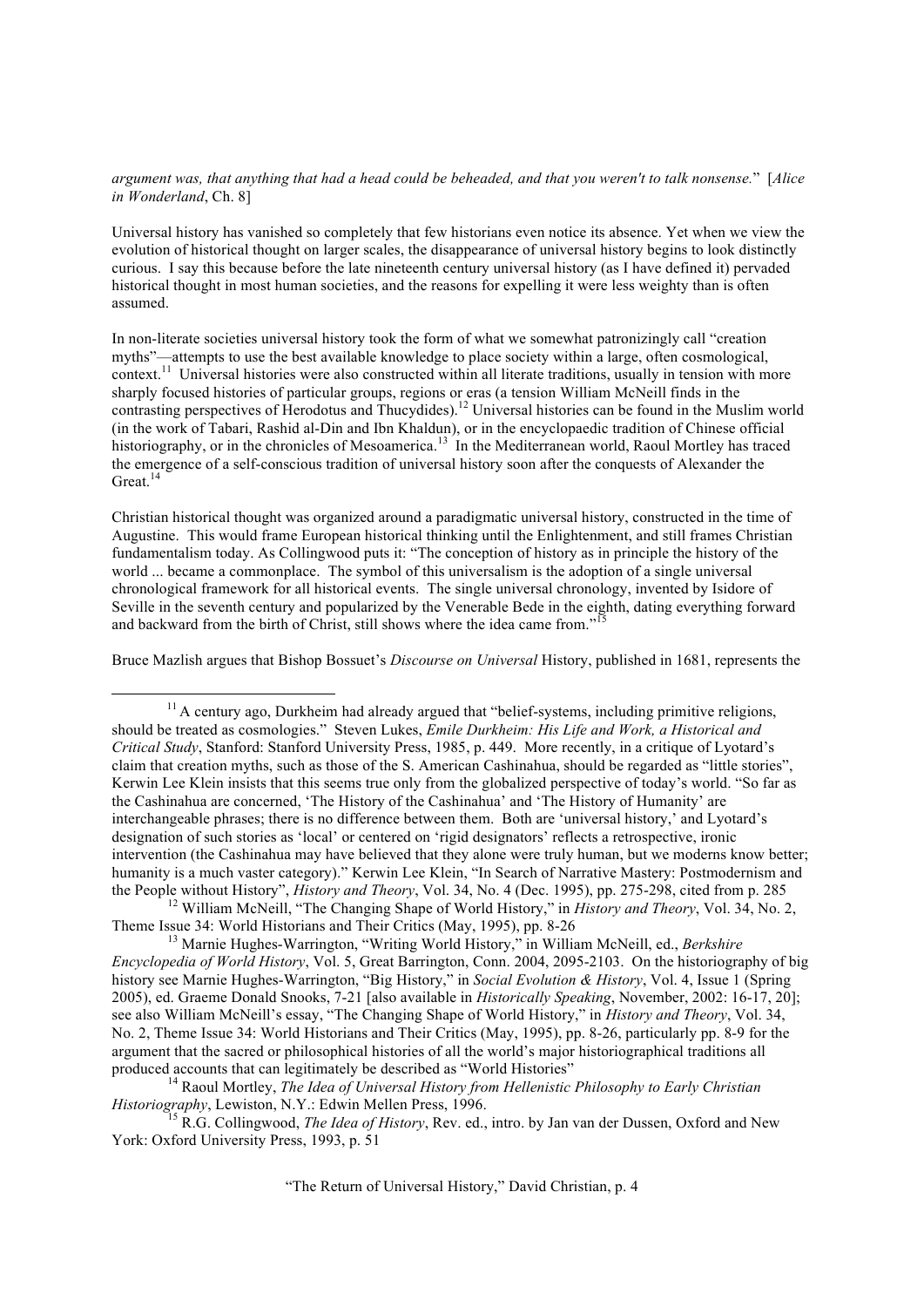"last gasp" of this historiographical tradition.<sup>16</sup> But secular forms of universal history would flourish for another two centuries during the Enlightenment and in the hands of the great nineteenth century system builders from Hegel to Marx and Spenser. Fred Spier has noted that Alexander von Humboldt began, but did not finish, "a cosmical history of the universe." In the introduction to the first volume, published in 1845, he summarized his aims: "Beginning with the depths of the space and the regions of remotest nebulae, we will gradually descend through the starry zone to which our solar system belongs, to our own terrestrial spheroid, circled by air and ocean, there to direct our attention to its form, temperature, and magnetic tension, and to consider the fullness of organic life unfolding itself upon its surface beneath the vivifying influence of light."<sup>17</sup> Even Leopold von Ranke, the iconic pioneer of archive-based empirical research, understood the importance of universal history, and at the end of his life, he even attempted such a history. Earlier in his career, he wrote that: "Universal history comprehends the past life of mankind, not in its particular relations and trends, but in its fullness and totality. The discipline of universal history differs from specialized research in that universal history, while investigating the particular never loses sight of the complete whole, on which it is working."<sup>18</sup>

Then, towards the end of the nineteenth century, professional historians expelled universal history from the discipline. Since then it has languished in exile, despised by professional historians and practiced only by mavericks such as H.G. Wells or Hendrik Willem van Loon, whose engaging writing style and financial success was often taken as proof of how bad their historical scholarship was.<sup>19</sup> The expulsion of universal history was an important part of the process by which the history discipline demonstrated its "scientific" credentials. As Gilbert Allardyce writes: "The new history defined itself against the old, and apprentices in the vocation, reared on specialized research, learned to hold world history in suspicion as something outmoded, overblown, and metahistorical."<sup>20</sup> In the second half of the twentieth century, other macro-narratives narratives suffered a similar fate and even Science came under suspicion.<sup>21</sup> "A chorus of criticism consigned the grand or metanarrative to the dustbin of historiography, if not history. …; postmodernists of various stripes questioned whether historical narratives could escape the teleological tendencies of the master narrative of the Western/liberal tradition; and recently a leading postcolonial theorist has denounced all historicism, broadly defined, as incurably eurocentric."<sup>22</sup> As R.I. Moore puts it: "... much of the resistance to world history among professional historians has arisen ... from the fear that the attempt to grapple with questions too large to be tackled by means of the critical appraisal *de novo* of the relevant primary sources, ... might lead to a resurgence of the grandiose and sinister speculative structures that they associate pre-eminently with the names of Spengler and Toynbee."<sup>23</sup>

**Why did universal history disappear?** Seen in this broad historiographical context, the disappearance of universal history is curious and needs to be explained. Why did it vanish?

16 Bruce Mazlish, "Terms", in Marnie Hughes-Warrington, ed., *World Histories*, Basingstoke, 2005,

<sup>17</sup> Fred Spier, *Big History and the Future of Humanity* (provisional title), chapter 1<br><sup>18</sup> Leopold von Ranke, cited from Fritz Stern, ed., *The Varieties of History: From Voltaire to the*<br>*Present*, Cleveland and New Yo

<sup>19</sup> Van Loon was particularly vulnerable to the charge of carelessness with facts

20 Cited from Gilbert Allardyce, Towards World History (1990), in Dunn, ed., *The New World History*, p. 30. On the complex process of establishing and policing a clear border between "scientific" and "literary" approaches to history in England, see Ian Hesketh, "Diagnosing Froude's Disease: Boundary Work and the Discipline of History in Late-Victorian Britain," History and Theory 47 (October 2008), 373-395

<sup>21</sup> See the survey of this transition in Appleby, Joyce, Lynn Hunt and Margaret Jacob, *Telling the Truth about History*, New York: Norton, 1994

 $^{22}$  Barbara Weinstein, "History Without a Cause? Grand Narratives, World History, and the Postcolonial Dilemma", *International Review of Social History*, 50 (2005), pp. 71–93, cited from p. 71; the reference in the last sentence of this passage is to Dipesh Chakrabarty, *Provincializing Europe: Postcolonial Thought and Historical Difference*, Princeton, NJ: Princeton University Press, 2000<br><sup>23</sup> R.I. Moore, "World History", in Michael Bentley, ed., *Companion to Historiography*, London and

New York: Routledge, 1997, pp. 941-59, from pp. 942-3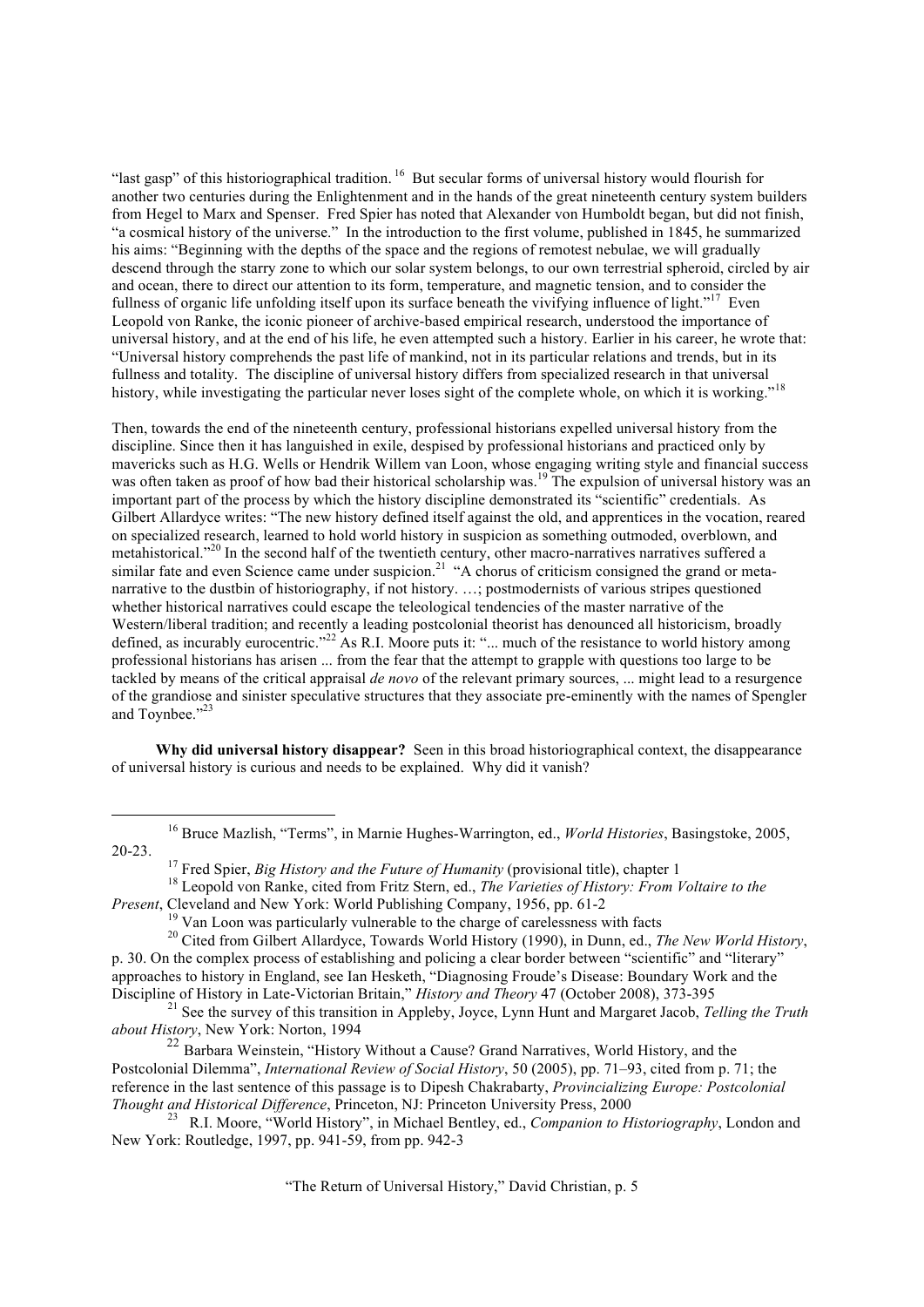I am no specialist in nineteenth century historiography, so I offer the ideas that follow tentatively. However, my overall argument does not depend on their accuracy. My hunch is that the most powerful currents in the perfect storm that blew universal history away were: 1) a growing concern for "scientific" rigor, 2) nationalism, and 3) the rapid institutionalization of "Rankean" methods of teaching and research.

In the eighteenth and nineteenth centuries, those who attempted universal histories did so partly in the hope of turning history itself into a science as powerful, as scientific and as law-governed as physics or biology. By the end of the century, however, most historians felt that the speculative and subjective elements in these narratives outweighed their scientific rigor. As Popper would argue, they were too rubbery even to refute. They failed as science, and this failure reverberated throughout the embryonic history discipline. Historians lowered their sights, insisting that factual rigor must precede high theory. At the 1900 International Congress of Historians, Henri Houssaye thundered: "We want nothing more to do with the approximations of hypotheses, useless systems, theories as brilliant as they are deceptive, superfluous moralities. Facts, facts, facts–which carry within themselves their lesson and their philosophy. The truth, all the truth, nothing but the truth."<sup>24</sup> Houssaye's naive inductionism became the dominant methodological slogan of historical scholarship in the early twentieth century. To demonstrate their scientific rigor, it seemed, historians would have to narrow their field of vision, and set more modest goals. In their influential *Introduction to the Study of History*, written in 1898, Langlois and Seignobos wrote: "The historian works with documents. Documents are the traces which have been left by the thoughts and actions of men of former times ... No documents, no history."<sup>25</sup> This methodological asceticism ruled out universal history for, as Langlois and Seignobos pointed out: "For want of documents the history of immense periods in the past of humanity is destined to remain for ever unknown."<sup>26</sup>

It is easy to caricature the "empirical turn" of the late nineteenth century. But it is important to remember that similar strategies seemed to have worked well in the natural sciences. Darwin was a superb empirical researcher.<sup>27</sup> Yet he never lost sight of the ultimate goal of a unifying paradigm. In his autobiography, he wrote: "My industry has been nearly as great as it could have been in the observation and collection of facts." <sup>28</sup> But he adds: "From my early youth I have had the strongest desire to understand or explain whatever I observed, that is, to group all facts under some general laws. These causes combined have given me the patience to reflect or ponder for any number of years over any unexplained problem." Perhaps, in the light of Darwin's experience, it was not so naïve to hope that the patient accumulation of accurate information might produce equally powerful paradigm ideas in history.

But that's not what happened. Historical scholarship narrowed its focus without generating new unifying ideas, and the discipline broke into numerous isolated islands of historical knowledge. Historians lost any remaining consensus about the fundamental questions, problems and themes of their discipline. In a recent review article, Georg Iggers describes the result: "History, like other fields in the social sciences and the humanities, is caught in an iron cage of increasing professionalization and specialization with all the limits they set on the imaginative exploration of knowledge."

Nationalism encouraged the narrowing of scholarly focus. It offered a historical object—the nation state which set clear, manageable, even alluring boundaries to historical research, attracted significant amounts of

*Geschichtswissenschaft im Zeiltalter der Extreme: Theorien; Methoden; Tendenzen von 1900 bis zur Gegenwart*, Munich: C. H. Beck, 2003, *History and Theory*, 44 (October 2005), 469-476, from p. 471

<sup>&</sup>lt;sup>24</sup> Cited in Peter Novick, *That Noble Dream: The "Objectivity Question" and the American Historical Profession, Cambridge: CUP, 1988, p. 37-8* 

<sup>&</sup>lt;sup>25</sup> Cited in Dan Smail, "In the Grip of Sacred History", *American Historical Review*, Vol. 110, No. 5 (Dec 2005): 1337-1361, from pp. 1350-51<br><sup>26</sup> Cited in Dan Smail, "In the Grip of Sacred History", *American Historical Review*, Vol. 110, No. 5

<sup>(</sup>Dec 2005): 1337-1361, from pp. 1350-51<br><sup>27</sup> See Janet Browne's superb biography, *Charles Darwin*, 2 vols., London: Jonathan Cape, 2002<br><sup>28</sup> Paul H. Barrett and R.B. Freeman, Eds., *The Works of Charles Darwin*, 29 vols.,

<sup>1989,</sup> Vol. 29, 159<br><sup>29</sup> Georg Iggers, "Historiography in the Twentieth Century," review of Lutz Raphael,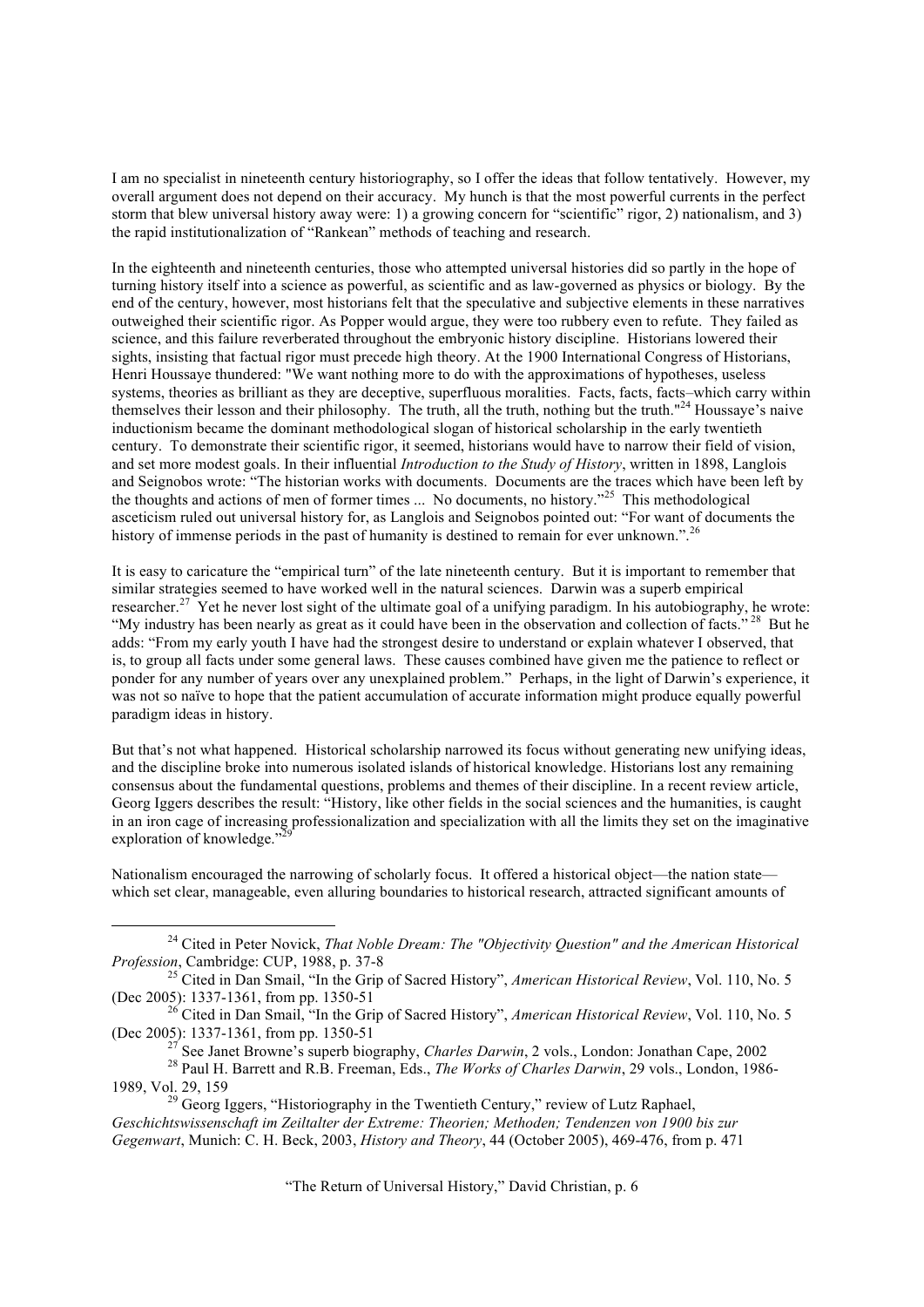government funding because of its importance in public education, and attracted the attention of a wide readership interested in the history of its own imagined community. Nationalism also offered the history discipline an artificial sense of wholeness.

The shift towards small-scale empirical research was soon institutionalized. "Historians were now trained as professionals, not as people of broad learning. Career patterns were established. Scholarly journals were founded which, unlike those of the eighteenth century, addressed a professional readership.<sup>530</sup> The appearance of specialist journals, the rite of passage of the doctoral dissertation based on archival sources, the increasing respect for precision over relevance—these traditions left no room for the grand narratives of universal history. In an introduction to *History and Theory*'s 1995 "stock-take" on the state of world history, Philip Pomper describes how this methodological revolution squeezed out universal history. "The task of grand synthesis requires hedgehogs, Isaiah Berlin's great system-builders or holists, whereas the history profession attracts foxes, Berlin's thinkers who relish detail and particularity."<sup>31</sup>

## **THE RETURN OF UNIVERSAL HISTORY:**

" *. . . she noticed a curious appearance in the air: it puzzled her very much at first, but, after watching it a minute or two, she made it out to be a grin, and she said to herself `It's the Cheshire Cat: now I shall have somebody to talk to.' `How are you getting on?' said the Cat, as soon as there was mouth enough for it to speak with. Alice waited till the eyes appeared, and then nodded. `It's no use speaking to it,' she thought, `till its ears have come, or at least one of them.' In another minute the whole head appeared, and then Alice put down her flamingo, and began an account of the game, feeling very glad she had someone to listen to her.*" [*Alice in Wonderland*, Ch. 8]

In an interview with Ved Mehta in the early 1960s, Arnold Toynbee insisted that the disappearance of universal history was a temporary aberration: "he comforted himself with the thought that the days of the microscope historians were probably numbered. They, whether they admitted it or not, had sacrificed all generalizations for patchwork, relative knowledge, and they thought of human experience as incomprehensible chaos. But in the perspective of historiography, they were in the minority, and Toynbee, in company with St. Augustine–he felt most akin to him–Polybius, Roger Bacon, and Ibn Khaldun, was in the majority."32

Toynbee was right. Like the Cheshire cat, universal history is reappearing, beginning with the easy bits. In recent years there has been a resurgence of large-scale narratives in world history, global history, trans-national history, macrohistory, or whatever we choose to call it. In 1995, Philip Pomper described world history as "a lively and creative, but still small subdiscipline of history.<sup>333</sup> In 2009, 14 years later, world history is flourishing, and not just in the USA. $<sup>3</sup>$ </sup>

Universal history, the most ambitious of these large narratives, remains out of focus. Nevertheless, we are beginning to see the outlines of a modern, scientific reincarnation of universal history. There are now several

<sup>31</sup> Philip Pomper, "World History and its Critics," introduction to a theme issue of *History and Theory*, Vol. 34, No. 2, Theme Issue 34: World Historians and Their Critics (May, 1995), pp. 1-7, cited from pp. 1-2

<sup>34</sup> For two recent surveys which show that macro-history is reviving in many parts of the world, see the special issue of *Österreichische Zeitschrift für Geschichtswissenschaften*, on "Global History", edited by Peer Vries, in 20. Jg., Band 2, 2009, and Patrick Manning, ed., *Global Practice in World History*

 <sup>30</sup> Georg Iggers, "Historiography in the Twentieth Century," p. 470

<sup>&</sup>lt;sup>32</sup> Ved Mehta, Fly and the Fly-Bottle: Encounters with British Intellectuals, Boston: Little, Brown and Co, 1962, p. 143 33 Philip Pomper, "World History and its Critics," introduction to a theme issue of *History and Theory*,

Vol. 34, No. 2, Theme Issue 34: World Historians and Their Critics (May, 1995), pp. 1-7, cited from p. 1; in the same year, Michael Geyer and Charles Bright wrote: "It [world history] is still a hesitant and fledgling historiography, which remains mired in the old, unsure of its scholarly status, and with a tendency to serve existing knowledge rather than create new knowledge. But a start has been made ..." From "World History in a Global Age," The American Historical Review, Vol. 100, No. 4 (Oct., 1995), pp. 1034-1060, from p. 1038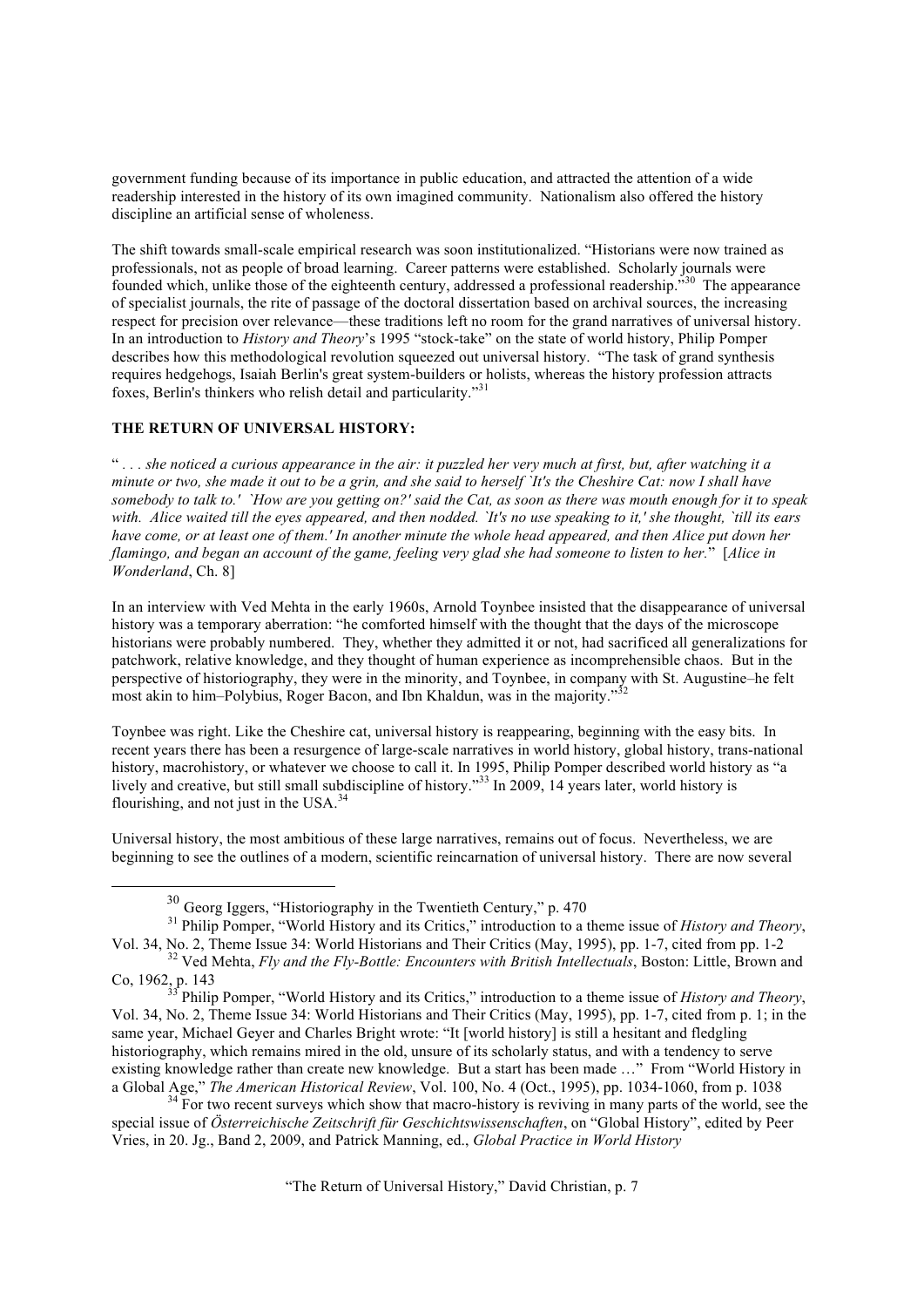courses in what is often described as "big history", in the USA, in Australia, in the Netherlands and in Russia.<sup>35</sup> And there is emerging a small literature on big history that explores themes across many different historicallyoriented disciplines from history to biology to geology and cosmology.36

**Why is universal history making a comeback?** In a sense universal history, like the Cheshire cat, never really disappeared anyway. It was lurking. In a remarkable article, published in *History and Theory* in 1995, when universal history seemed more securely entombed than ever, Kerwin Lee Klein argued that the coffin had always leaked.<sup>37</sup> "From Lévi-Strauss to Lyotard, from Clifford to Fukuyama, we remain haunted by history, returning ever and again to the big story even as we anxiously affirm our clean break with the evils of narrative mastery."<sup>38</sup> Even when it seems most absent, universal history manages to survive as the shadow of all those pasts we try to exclude. And, like shadow in Jungian psychology, it may be that what we exclude—what we define as the "other" in historical thinking—defines our thinking as powerfully as what we include. If history is to recover its wholeness as a discipline, it may have to look once again at the many shadow histories it has overlooked or repressed, the many "others" of universal history.

A second reason for predicting a return of universal history is that a century of detailed research in history and neighboring disciplines has transformed the data base on which historians can draw. In the late  $19<sup>th</sup>$  century, European world historians such as Marx simply did not have enough reliable information to generalize convincingly about the history of Asia or Africa. With the limited information available within western scholarship, it seemed obvious that the "East" of Marx's "Asiatic Mode of Production" was a realm of stasis. Today, it is apparent that nineteenth century historiography was projecting on to a nearly empty historiographical canvas a sort of shadow identity of Europe. Asia was cast as the shadow of everything European or Western. Today, historians throughout the world have better access to traditional regional historiographical traditions, and can draw on a vast amount of modern scholarship, and this makes it easier to detect and counter such crude, culture-bound projections.<sup>39</sup> Indeed, one of the great achievements of modern world historical scholarship has been the refutation of Eurocentric images of a static East.<sup>40</sup> Analogous changes

<sup>37</sup> Kerwin Lee Klein, "In Search of Narrative Mastery: Postmodernism and the People without History", *History and Theory*, Vol. 34, No. 4 (Dec. 1995), pp. 275-298

<sup>40</sup> Scholars such as Ken Pomeranz, Bin Wong, Andre Gunder Frank and Jack Goldstone, have demonstrated that as late as 1800 the Chinese economy was as dynamic, as commercial and as technologically creative as those of W. Europe. The changes that help explain the remarkable power of "the west" in the  $19<sup>th</sup>$ 

<sup>&</sup>lt;sup>35</sup> Barry Rodrique is compiling a list of big history courses to be published in *World History Connected* <sup>36</sup> Though I have reservations about the label, I coined the term "big history" in an article published in

<sup>1991:</sup> David Christian, "The Case for 'Big History'", *Journal of World History*, 2, No. 2 (Fall 1991): 223-38; on big history, see Fred Spier, *The Structure of Big History: From the Big Bang until Today*, Amsterdam University Press, 1996, David Christian,*"Maps of Time": An Introduction to "Big History"*, Berkeley, CA: University of California Press, 2004, Cynthia Stokes Brown, *Big History: From the Big Bang to the Present.*  New Press, 2007, and Eric Chaisson, *Epic of Evolution: Seven Ages of the Cosmos*, New York 2006; and see a recent collection of essays from a conference on big history, Cheryl Genet, Brian Swimme, Russell Genet, and Linda Palmer, eds., *The Evolutionary Epic: Science's Story and Humanity's Response*, Santa Margarita, CA: Collins Foundation Press, 2009; for a recent survey of the rise of big history and some of its central concepts, see Fred Spier, "Big History: the Emergence of a Novel Interdisciplinary Approach," *Interdisciplinary Science Reviews*, 2008, Vol. 33, No. 2, 1-12; Spier's forthcoming monograph, provisionally entitled *Big History and the Future*, promises a powerful theorization of big history around the central notions of increasing complexity and energy flows

<sup>&</sup>lt;sup>38</sup> Klein, "In Search of Narrative Mastery", pp.  $276-7$ <br><sup>39</sup> Vinay Lal has written a forceful critique of the Eurocentrism of much recent scholarship in world history (including my own work) in "Much Ado about Something: The New Malaise of World History", *Radical History Review*, Issue 91 (Winter 2005): 124–30; but Lal's own article, together with the rapid growth of world historical scholarship outside of the English-speaking world, raises the hope that in a more international scholarly community, such projections will be exposed and corrected more easily than in Marx' time. For a discussion of similar critiques of world history, see Dominic Sachsenmaier, "World History as Ecumenical History?" in Journal of World History, Vol. 18 (2007), No. 4, pp. 465-89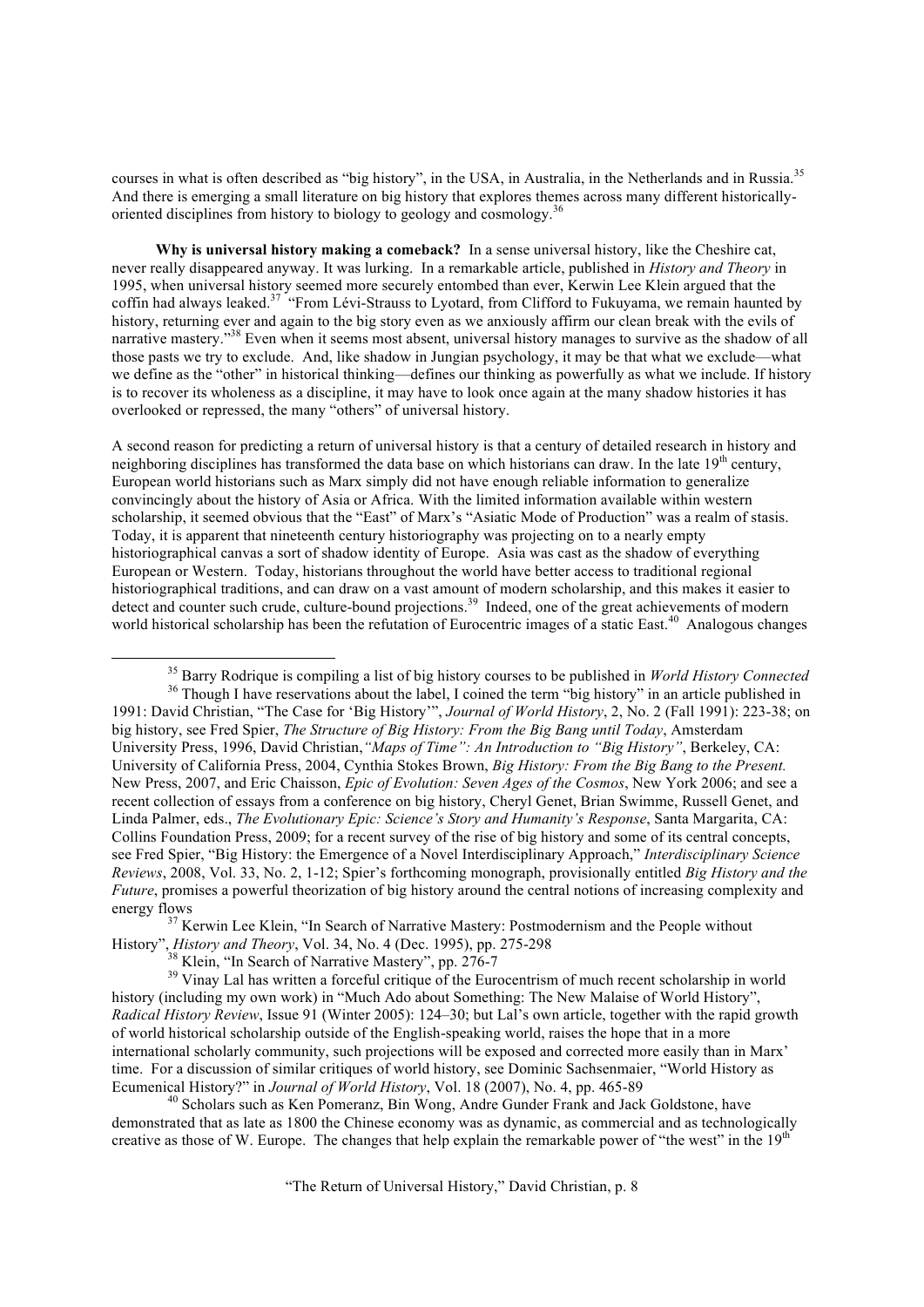within archaeology and prehistory have transformed our understanding of the 100,000-200,000 years of human history before the appearance of the first written documents.<sup>41</sup>

Similar changes have also occurred in the more historical of the natural sciences. Particularly important has been the development of new dating techniques during what I have described elsewhere as the "Chronometric Revolution".<sup>42</sup> By chronometry I mean the techniques by which we assign absolute dates to past events. Chronometry is fundamental to historical scholarship. As M.I. Finley put it: "Dates and a coherent dating scheme are as essential to history as exact measurement is to physics."<sup>43</sup> Indeed, so fundamental is chronometry that historians all too often take it for granted. Yet in the last half century (and largely unnoticed by professional historians) a profound chronometric revolution has transformed many historically oriented disciplines. It is easy to forget that before the middle of the twentieth century written records provided almost the only reliable way of assigning absolute dates to past events. As Colin Renfrew writes: "Before World War II for much of archaeology virtually the only reliable absolute dates were historical ones–Tutankhamun reigned in the 14<sup>th</sup> century BC, Caesar invaded Britain in 55 BC."<sup>44</sup> H.G. Wells confessed in a chronological appendix to the universal history he attempted in *An Outline of History* that: "Chronology only begins to be precise enough to specify the exact year of any event after the establishment of the eras of the First Olympiad [776] and the building of Rome [753]."<sup>45</sup> This fundamental chronometric barrier confined empirical historical scholarship to a scale of several thousand years and in practice to the study of literate societies and their elites. Though nineteenth century geologists had determined *relative* dates for many geological eras, *absolute* dates seemed unattainable. This is why the emergence of radiometric dating techniques in the 1950s was so revolutionary.

The basic principle of radiometric dating was understood in the first decade of the twentieth century. Though the decay of an individual radioactive atom is unpredictable, the rate of decay of large numbers of atoms can be predicted with great accuracy. Each radioactive isotope has a precisely measurable half-life, a period during which half of its atoms will have decayed. Carbon-14, for example, has a half-life of 5,730 years, while Uranium-238 decays to an isotope of lead with a half-life of about 4.5 billion years. This means that it is possible to determine when a lump of material containing radioactive material was formed, by measuring the relative proportions of the original material and the materials into which it had decayed. The practical difficulties are considerable, however, which is why such methods could not be used routinely before the 1950s, when Willard Libby established reliable methods for using the decay of Carbon-14 to date archaeological materials. In 1953, Claire Paterson used the much longer half-life of Uranium to determine for the first time the age of the earth, at about 4.56 billion years.

Colin Renfrew, one of the first to demonstrate the revolutionary implications of these techniques for European prehistory, writes:

The second half of the twentieth century saw major changes in the nature of prehistory. .... the development of radiometric dating methods, including radiocarbon, allowed the construction of a chronology for prehistory in every part of the world. It was, moreover, a chronology free of any

and  $20<sup>th</sup>$  centuries emerged suddenly and rather late. Two fine surveys of this historiographical revolution are Robert Marks, *The Origins of the Modern World. A global and ecological narrative from the fifteenth to the Twenty-first Century*, 2<sup>nd</sup> ed., Lanham: Rowman & Littlefield, 2007, and Jack Goldstone, *Why Europe? The Rise of the West in World History, 1500-1850*, McGraw-Hill, 2008

<sup>&</sup>lt;sup>41</sup> For a fine overview of recent scholarship on human prehistory, see Chris Scarre, ed., *The Human Past: World Prehistory and the Development of Human Societies*, London: Thames & Hudson, 2005

<sup>&</sup>lt;sup>42</sup> See David Christian. "Historia, complejidad y revolución cronométrica" ["History, Complexity and the Chronometric Revolution"], *Revista de Occidente*, Abril 2008, No 323, 27-57, and "The Evolutionary Epic and the Chronometric Revolution", in Cheryl Genet, Brian Swimme, Russell Genet, and Linda Palmer, eds., *The Evolutionary Epic: Science's Story and Humanity's Response*, Santa Margarita, CA: Collins Foundation Press, 2009, pp. 43-50 43 Cited from Bruce Mazlish, "Terms", in Marnie Hughes-Warrington, ed., *World Histories*, p. 19 44 Colin Renfrew and Paul Bahn, *Archaeology: Methods and Practice*, London: Thames and Hudson,

<sup>1991,</sup> p. 101 45 H.G. Wells, *Outline of History*, 3rd ed., 1921 [1st ed. 1920], p. 1102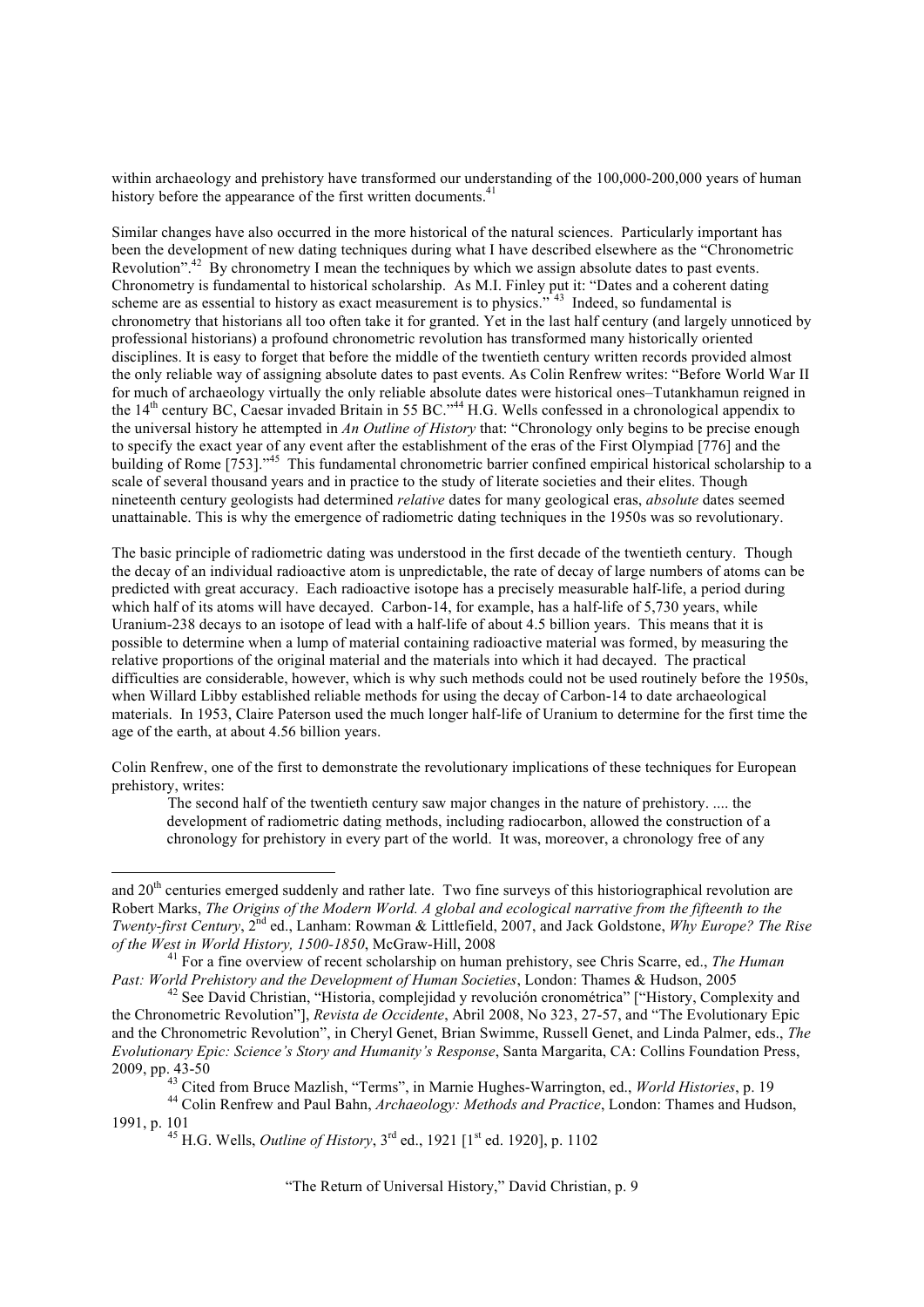assumptions about cultural developments or relationships, and it could be applied as well to nonliterate societies as to those with written records. To be prehistoric no longer meant to be ahistoric in a chronological sense. As a direct consequence, a new kind of world prehistory became possible. It was feasible to date, quite independently of one another, all the ancient civilizations of the world. ... it became possible at last to date the fossils documenting the various stages of human evolution, and their accompanying artifacts.<sup>46</sup>

The implications of the chronometric revolution go far beyond archaeology. Since the 1950s, it has been possible to create a timeline that is based on reliable absolute dates, and extends beyond the appearance of writing, beyond even the appearance of our species, to the origins of the earth and the Universe. Suddenly, we can do prehistory, paleontology, geology and even cosmology with the sort of chronometric precision that had previously been possible only in the study of human civilizations.

The chronometric revolution was one element in another important change, the historicization of the natural sciences. Paleontologists, geologists and cosmologists began to realize that they, like historians, were in the tricky business of constructing a vanished, and often highly contingent past using the few clues it happened to have left to the present day.<sup>47</sup> Suddenly, it seemed, history was merely one of a whole family of scholarly disciplines that studied the past with chronological rigor. What distinguished it was not its concern with change in time, nor its concern for chronological precision, but merely the fact that, along with archaeology and prehistory, it focused on the history of a single species, our own.

# **THE IMPACT OF UNIVERSAL HISTORY ON HISTORICAL SCHOLARSHIP**

*The Cat only grinned when it saw Alice. It looked good- natured, she thought: still it had very long claws and a great many teeth, so she felt that it ought to be treated with respect.* [Alice in Wonderland, Ch. 6]

If we do see a return to universal history in a new, scientific, guise, how will it affect historical scholarship?

**Seeing the Large Patterns:** A revival of universal history will affect the context of historical scholarship much more than its practice. After all, rigorous empirical research is the meat and drink of scholarship in all fields including the natural sciences. So I suspect that for most historians "normal history" will carry on regardless. But the *context* of historical research will be transformed. Seeing human history as part of a much larger story will affect how historians think about research, the questions they ask, the ways they collaborate and the way they judge the significance of scholarship. This is because a history discipline that sees itself as part of a larger, inter-disciplinary universal history will surely acquire some features of a Kuhnian paradigm.<sup>48</sup> There will surely emerge a loose consensus about the very large patterns apparent in history, and this will change how we think about the problems we study at more conventional scales.

The first reason for saying this is that universal history will encourage collaboration between historians and scientists. More and more, historians will find themselves working with historically-minded scholars in the natural sciences who take it for granted that good empirical research is always linked in some way to large, paradigm-like ideas. Collaboration will be particularly important at the border between human history and biology. What makes human history different from the history of, say, our biological cousins, the great apes?

 <sup>46</sup> Colin Renfrew, *Prehistory: The Making of the Human Mind*, London: Weidenfeld & Nicolson, 2007, p. 41; in 1973 Renfrew published *Before Civilisation: the Radiocarbon Revolution and Prehistoric Europe*, London: Jonathan Cape<br><sup>47</sup> W.H. McNeill, "History and the Scientific Worldview", *History and Theory*, 37, No. 1 (1998):1-13<br><sup>48</sup> T.S. Kuhn, T. S. *The Structure of Scientific Revolutions*, (2nd ed.). Chicago: University o

Press, 1970. Kuhn famously argued that modern science is characterized by the existence of paradigms, fundamental models of how things work and how they should be studied. He argued that a paradigm "provides a map whose details are elucidated by mature scientific research. And since nature is too complex and varied to be explored at random, that map is as essential as observation and experiment to science's continuing development" *The Structure of Scientific Revolutions*, p. 109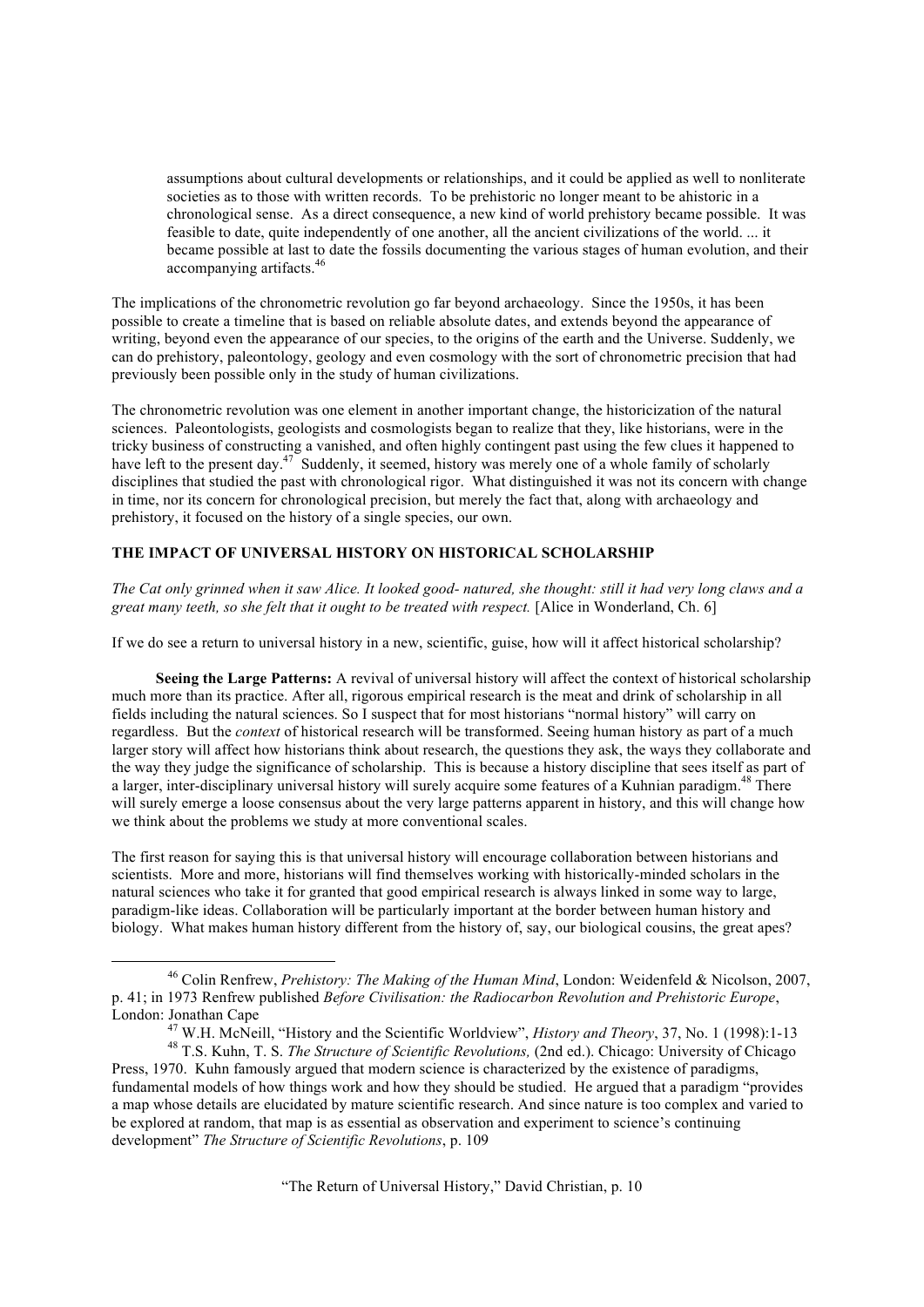After all, as individuals they are just about as clever as us. Why do we have a rich history of long-term change when they, apparently, don't? To tackle such questions seriously, historians will have to negotiate the tricky border they share with sciences organized around Kuhnian paradigms (such as natural selection).

Second, the sheer scale of universal history will encourage historians to start looking once again for large, paradigm-like patterns in human history. I would like to discuss this point in more detail.

The narrow focus of modern historical scholarship hides the large patterns. At the scale of a few years or decades, or even a few centuries, the contingent aspects of human history stand out and the unpredictable consequences of human agency. Even at the scales of demographic or economic history, contingencies loom large: think of the Chinese government's one-child policy for example. The birth of Chinggis Khan was a contingent event that reverberated throughout Eurasia for many centuries.<sup>49</sup> So contingency and agency dominate historical thought even at the scales of the Braudelian *longue durée*. This, I think, is why, in Toynbee's words, so many historians: "sacrificed all generalizations for patchwork, relative knowledge, and … thought of human experience as incomprehensible chaos.<sup>50</sup> Something similar also happened in archaeology. Colin Renfrew writes that for many archaeologists, "The world ... is constructed through individual actions by individual people. It is a rich palimpsest, testifying to human creativity, and perhaps little more is to be expected than the collection and collation of regional narratives."<sup>51</sup> Yet, like many other historians and archaeologists, Colin Renfrew finds the idea that there is no deep pattern to human history profoundly unsatisfying. After the passage I have just cited, he adds: "To those, however, who see science as the search for pattern and for explanation, this ramifying richness of complexity leaves something to be desired. … Are there no simplifying perspectives which, while not denying individual agency and creativity, will reveal some underlying order?"<sup>5</sup>

A return to universal history will show that there are indeed "simplifying perspectives" that reveal a profound orderliness in human history. However, the large patterns can be seen clearly only at scales of many millennia, or at the even larger scales of human history as a whole. The shift in perspective as one moves to larger scales is similar to the shift physicists experience as they move from the quantum level, where processes such as radioactive breakdown are unpredictable, to the scale of everyday life, where the same processes yield powerful, law-like patterns such as those that make radiometric dating feasible. Two centuries ago, Kant already understood that in history as in the sciences, contingent processes could give rise to law-like patterns: "what seems complex and chaotic in the single individual may be seen from the standpoint of the human race as a whole to be a steady and progressive though slow evolution of its original endowment."<sup>53</sup> Kant illustrated his argument by noting how the free demographic choices of millions of families resulted in highly predictable demographic patterns. At large scales, the pixels of human action generate clear patterns, and awareness of these patterns will inevitably change how we think about history at smaller scales. Though contingency can loom large even at very large scales (think of the asteroid impact that drove the dinosaurs to extinction and opened a path to our own evolution), Collingwood was missing half the story when he insisted that history was essentially about the free actions of individual actors.<sup>54</sup> (Tut-tut!)

At the scale of human history as a whole, three large, interrelated patterns stand out. The first is increasing (and eventually *accelerating*) control of biospheric resources by humanity as a whole. The results are palpable today, but the trend was already present in the Paleolithic era as our ancestors learnt how to exploit many different environments, from tropical forests to arctic tundra, until they settled all of the earth's continents. In the almost

<sup>&</sup>lt;sup>49</sup> For a fine recent discussion see Michal Biran, *Chinggis Khan*, Oxford: One World Publishers, 2007 <sup>50</sup> Ved Mehta, *Fly and the Fly-Bottle: Encounters with British Intellectuals*, Boston: Little, Brown and Co, 1962, p

Co, 1962, p. 143 <sup>51</sup> Renfrew, *Prehistory*, pp. 74-5 <sup>52</sup> Renfrew, *Prehistory*, pp. 74-5 53 Immanuel Kant, "Idea for a Universal History from a Cosmopolitan Point of View," in *Kant on History*, ed. Lewis White Beck, New York: Macmillan, 1963, pp. 11-26, from pp. 11-12

<sup>54</sup> That story is told superbly in Walter Alvarez, *T. Rex and the Crater of Doom*, London: Vintage, 1998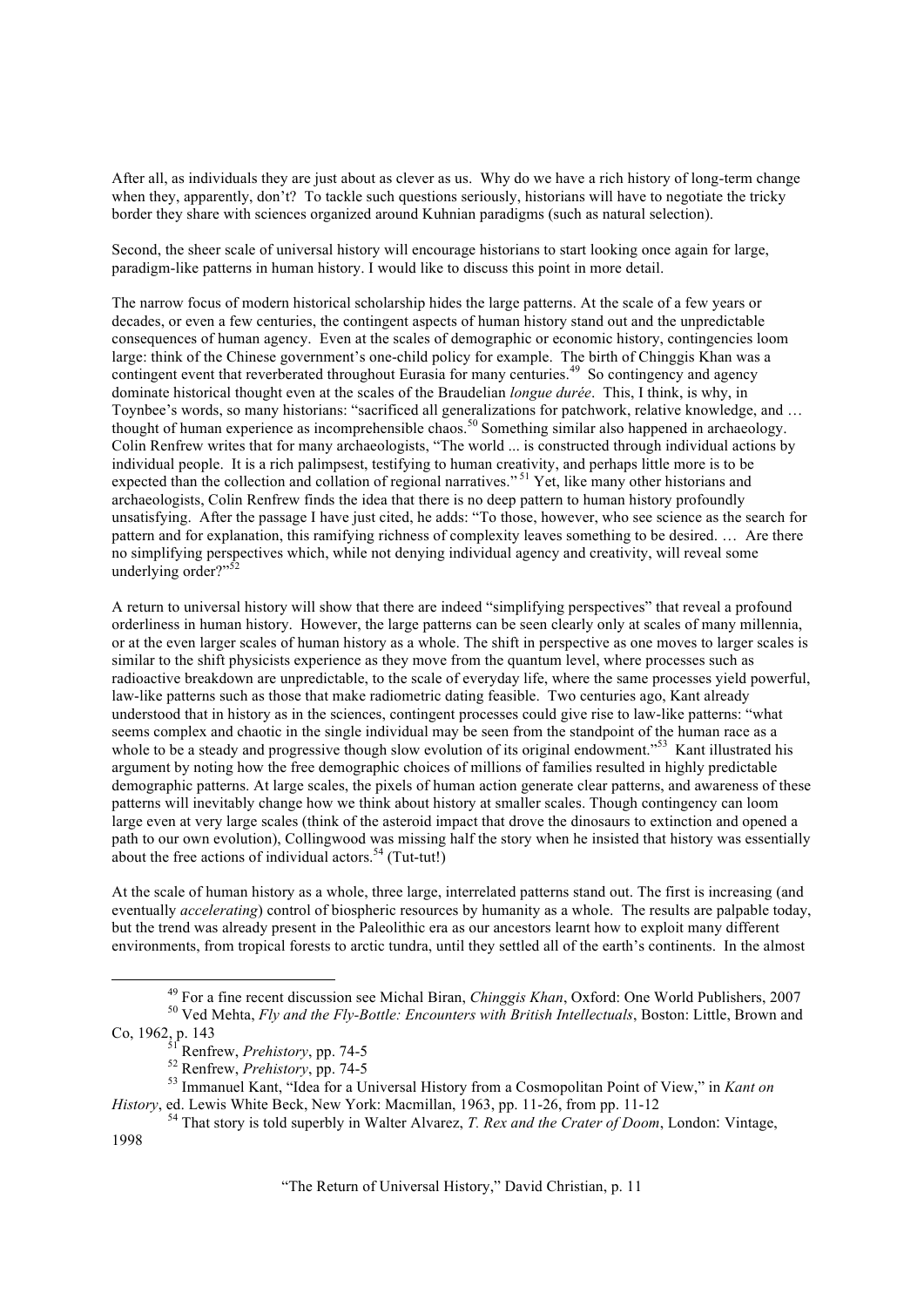four billion year history of life on earth, no other single species has shown such sustained adaptability. The second pattern, made possible by the first, is a slow and accelerating increase in the total number of human beings. The third, intimately tied to the first two, is an eventual increase in the complexity, diversity and interrelatedness of human societies once population growth ceased to take the form of migrations, and began, instead, to generate larger and denser communities. It was the appearance of agriculture, from 10,000 years ago, that allowed this fundamental change. None of these large trends were apparent to those who lived through them, nor can they be seen at the scales of conventional historical research. At small scales it is the fluctuations that stand out. The long trends can only be seen at large scales and in retrospect. "The owl of Minerva, takes its flight only when the shades of night are gathering.<sup>555</sup> ("My point exactly," mutters Collingwood.)

That these trends are linked in some ways with the very nature of our species is apparent from the fact that they can be seen in the histories of communities that had no contact with each other.<sup>56</sup> The best example of these strange parallels is perhaps the evolution of agrarian societies. In most agrarian regions (Papua New Guinea, with crops that discouraged prolonged storage, is an interesting exception), the spread of agriculture led quite independently to the emergence of the large communities often described as agrarian civilizations.<sup>57</sup> In all of them we find cities, states, armies, networks of exchange and tribute-taking, literacy, astronomy and … pyramids. It may well be that the particular design of the pyramids or the cities or the astronomical observatories varied in different "cultures" or "civilizations" as the result of contingent decisions taken within each region at particular times. These features may have been, in the economists' jargon, "path-dependent". But the fact that all agrarian civilizations built pyramids, cities and observatories was not. That reflects something deeper. Robert Adams, who explored this problem in a classic study published in 1966, *The evolution of urban society: early Mesopotamia and prehispanic Mexico,* concluded that "both the societies in question can usefully be regarded as variants of a single processual pattern".<sup>58</sup>

Remarkably, it seems that the trends apparent in human history may be intimately related to even larger trends. Eric Chaisson, who has taught a form of universal history for well over twenty years, has argued that one of the central themes of big history is that of increasing complexity.<sup>59</sup> We can think of complex things as entities composed of diverse elements assembled according to a specific plan. Stars are complex, so are planets, so are living organisms, so is human society. Complex entities also display "emergent properties", qualities that cannot be deduced by studying their component parts, because they arise not from the components but from the way those components are arranged. The qualities of water, for example, cannot be predicted from knowledge of the qualities of hydrogen and oxygen atoms. Arrange those atoms in different ways and you get different emergent properties. Emergent properties seem magical because it is impossible to detect them in the components that make up any complex entity; instead they seem to appear out of nothing once those components are arranged in a specific way. There is a famous Buddhist sutra, known in English as the "Questions of Milinda," that captures the idea of emergence well. When the Greco-Bactrian ruler, Milinda (Menander) asks the Buddhist sage Nagasena about the Buddhist doctrine of non-self, Nagasena asks how Milinda came to their meeting. In a chariot. Nagasena then asks what a chariot is. If you took its wheels away would it still be a chariot? If you took away the driver's seat? If you arranged its parts randomly would it still be a chariot? Like a star, a chariot is not a chariot (or a self a self) unless its many components are arranged in specific ways. Only then does the quality of "chariotness" or "self" or "star" or even "humanity" appear. Each type of complex entity appears to have its own distinctive emergent properties.

 <sup>55</sup> Hegel, Preface to the Philosophy of Right, cited from Hegel, *Philosophy of Right*, trans. S.W. Dyde,

<sup>&</sup>lt;sup>56</sup> Does the idea of a "species" history commit one to a form of essentialism? Not necessarily, as Dipesh Chakrabarty points out in "The Climate of History", pp. 214-15

 $<sup>57</sup>$  Why tropical gardening discourages the storage of surpluses is discussed in J.R. McNeill and</sup> William H. McNeill, *The Human Web: A Bird's Eye View of World History*, New York & London: W.W.

<sup>&</sup>lt;sup>58</sup> The paraphrase of Renfrew, *Prehistory*, p. 71<sup>59</sup> Eric Chaisson, *Epic of Evolution*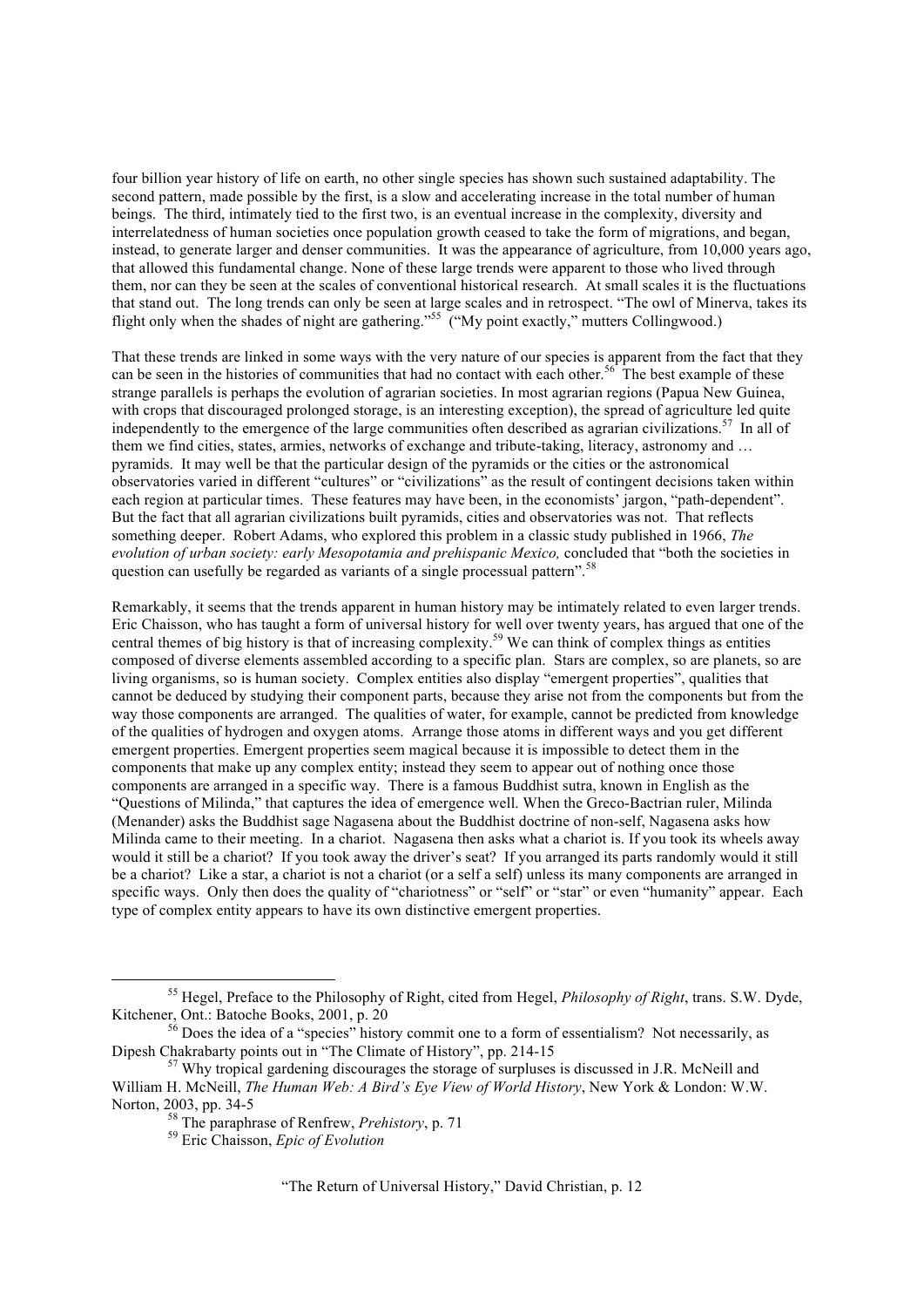There are powerful reasons for thinking that in the 13.7 billion year history of our Universe, the upper levels of complexity have slowly increased. The early universe was simple. It contained huge clouds of hydrogen and helium atoms through which flowed various forms of energy. (I ignore dark energy and dark matter, even though they make up perhaps 95% of the mass of the Universe, because neither seems to have had the same propensity as atomic matter for forming complex entities.) Over time, from these elements, more complex entities have emerged, including stars, new chemical elements (formed in the death-agonies of large stars), planets, and living organisms such as ourselves. Each reveals new emergent properties that provide the research agendas of the sciences that study them, from astronomy to earth sciences to biology to human history. As Eric Chaisson has pointed out all complex entities depend on energy flows. This raises the possibility that we might be able to estimate degrees of complexity with some objectivity by calculating the "density" of the energy flows through different complex entities.<sup>60</sup> Chaisson's rough calculations suggest that living entities are much more complex than dead things (a cockroach is vastly more complex than a star); and today's global human society appears to be, by a large margin, the most complex entity we are aware of. That, surely, is a conclusion to make even the most empirically-minded of historians sit up and listen!

Awareness of large patterns such as the ones I have described will affect the practice of historical research by raising new questions and setting new research agendas. How can I make sense of the processes I am studying in the light of these large patterns? Are they part of these patterns? Do they represent counter-patterns? Do they have no bearing at all on the large patterns?

**Explaining the Large Patterns of Human History:** Then there are deeper questions about the nature of the patterns themselves. How can we explain them? How, for example, can the history of a species as quirky, willful and unpredictable as our own, yield the sort of powerful long-term trends we see in human history? And how does human history fit into an even larger story of increasing complexity?

We already have some interesting candidate answers to these questions. The trends we have already seen show a species that keeps adapting in new ways so that it slowly increases its control of biospheric resources. Of course, all species "adapt". They evolve in ways that ensure that most individuals can extract enough resources from their environment to survive and reproduce. Darwin's great achievement was to explain *how* species do this through the mechanism of natural selection. But the patterns we see in human history are different. Humans do not just adapt, they *keep* adapting, and at a pace that cannot be explained by natural selection alone. Continuous adaptation provides the species as a whole with more resources than are needed simply to maintain a demographic steady state. Something unusual is going on. And there is already emerging a consensus about how we should describe this difference, which distinguishes the history of human beings from the histories of all other species on earth. In a recent lecture advocating an "evolutionary history of humanity", Eric Hobsbawm puts it like this: "The changes in human life, collective and individual, in the course of the past 10,000 years, let alone in the past 10 generations, are too great to be explained by a wholly Darwinian mechanism of evolution via genes. They amount to the accelerating inheritance of acquired characteristics by cultural and not genetic mechanisms? I suppose it is Lamarck's revenge on Darwin via human history."<sup>61</sup> In fact, even Hobsbawm's scales are too small; the history of Paleolithic migrations shows that the same mechanisms have functioned ever since the appearance of our species, some 100,000 years ago.

How can we explain this remarkable capacity for sustained and accelerating adaptation that seems to be a new emergent property of our species, and the primary driver of change in human history? I have argued elsewhere that the key is the remarkable fluency of human language, which allowed humans alone to share learned knowledge so efficiently that it could accumulate within the memory banks of entire communities. Human language linked humans into highly efficient information networks through which the learning of each individual could be shared, added to, and passed on to future generations. The slow mechanism of genetic

<sup>&</sup>lt;sup>60</sup> See Eric Chaisson, *Cosmic Evolution: The Rise of Complexity in Nature*. Cambridge, MA: Harvard University Press, 2001, particularly chapter 3 and the table on p. 139

<sup>&</sup>lt;sup>61</sup> Eric Hobsbawm, "Asking the Big Why Questions: History: A New Age of Reason," *Le Monde diplomatique*, Dec. 2004; thanks to Dr. Kim Yong-Woo of Ewha University's Institute of World and Global History for alerting me to this article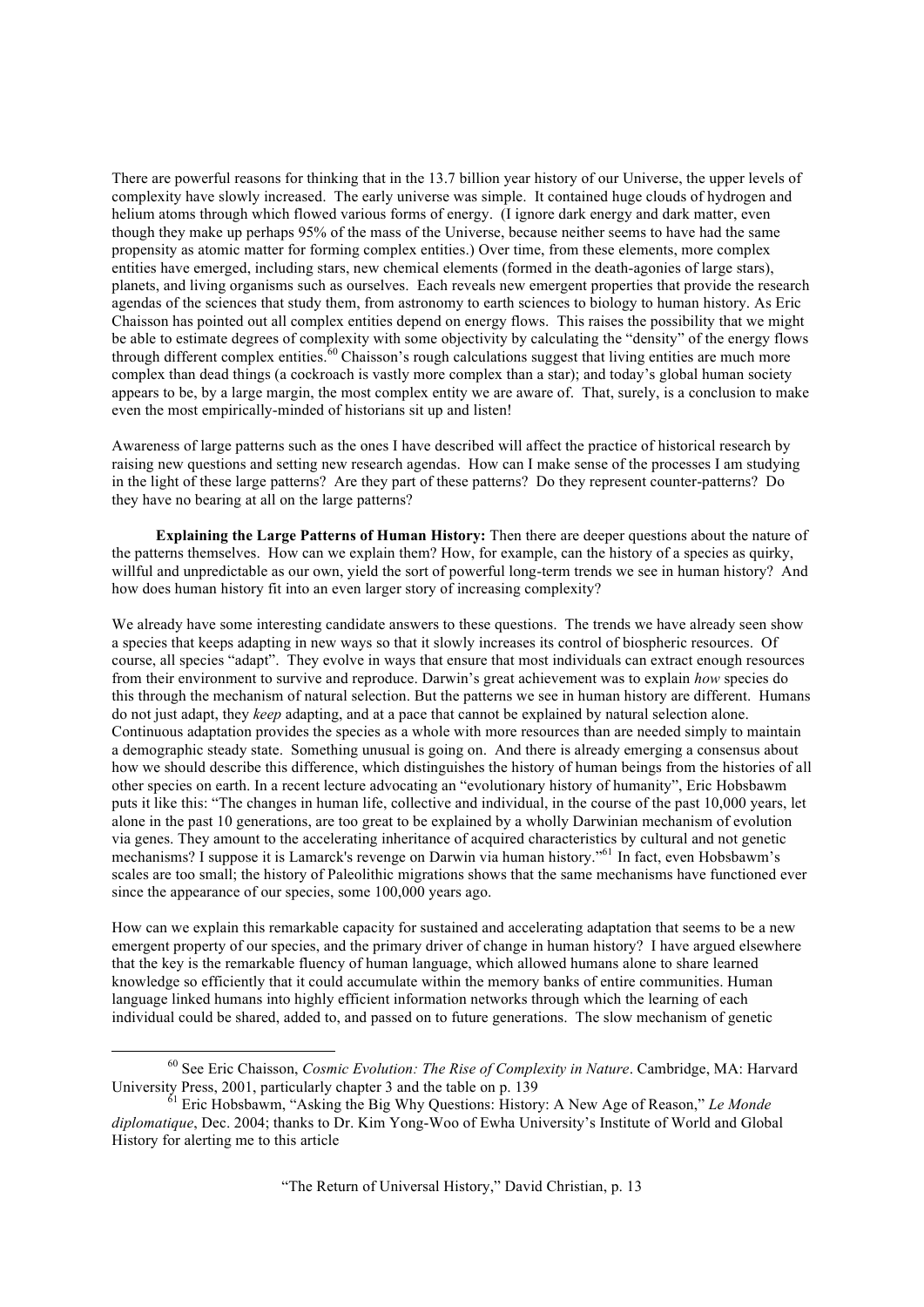inheritance was overlaid by the much faster mechanism of knowledge transfer. The long term trends that make human history so different are driven, in other words, by a new and more rapid adaptive mechanism that we can call "collective learning".<sup>62</sup> As a species we cannot help accumulating new knowledge by exchanging it. That explains our remarkable plasticity, the astonishing variety of behaviors that we find in individuals and in different human societies, and the extreme difficulty we have in trying to pin down any single "human nature". Yet behind this variety there is one constant: our propensity for sharing the insights of each individual, thereby generating a collective capacity for sustained adaptation. It is this propensity that seems to have driven human societies with radically different cultures and in very different environments along broadly similar paths, and ultimately towards greater control of resources, larger populations and greater social complexity.

Is it too optimistic to suppose that ideas like these may contain in embryo a Kuhnian paradigm for human history? If so, then one consequence of a return to universal history will be the final collapse of the barriers that have divided the humanities from the natural sciences for so long. If Chaisson's ideas about the extraordinary complexity of modern human society are correct we may also be able to explain why generating paradigm ideas for human history has proved so difficult: historians deal with levels of complexity much greater than those described in, say, physics.

What will be the institutional implications of the collapse of this particular "Berlin wall"? Will we see the emergence of new "Faculties of Historical Sciences", with historians sharing offices and seminars with cosmologists? Will the very nature of historical change emerge as a fundamental question to be tackled across multiple disciplines? None of this is clear. What is clear is that the return of universal history will have profound institutional as well as intellectual consequences because it will break down the scholarly fragmentation on which current institutional structures are founded.

# **THE IMPACT OF UNIVERSAL HISTORY ON EDUCATION IN GENERAL**

The return of universal history will have a significant impact on education in general, in three main ways.

First, if universal history as I have described it begins to penetrate school curricula, it will help students grasp the underlying unity of modern knowledge. Today, modern education has neither the intellectual nor the institutional resources needed to integrate the many forms of knowledge that are taught in schools and universities. Yet, as I have found in my own teaching, there is a profound yearning among students for a less fragmented vision of reality. Courses in universal ("big") history can help overcome this sense of fragmentation. They are already being taught in Universities, and I hope over the next few years to collaborate in constructing on-line curricula that can be taught in high schools. The barriers to such a proposal are both institutional and intellectual. If they can be surmounted, it should be possible to teach about the past in ways that help students understand that history and literature and biology and cosmology are not separate intellectual islands, but parts of a single, global and inter-disciplinary attempt to explain our world.

Second, the coherent vision of the past described in this paper should help people in many different walks of life to understand better the complex relationship between our own species and the biosphere. Such understanding will be increasingly important as we learn more about some of the dangerous consequences of our astonishing ecological and technological creativity as a species. Understanding how and why all human communities are driven to store and accumulate knowledge should help us be more choosy about how we use this astonishing creativity.

 <sup>62</sup> I have explored these arguments in David Christian, *Maps of Time: An Introduction to Big History*, Berkeley, CA: University of California Press, 2004. The idea of collective learning attempts to generalize ideas central to the work of William McNeill. In a 1995 essay, McNeill writes: "it seemed obvious to me in 1954 when I began to write *The Rise of the West*, that historical change was largely provoked by encounters with strangers, followed by efforts to borrow (or sometimes to reject or hold at bay) especially attractive novelties." William McNeill, "The Changing Shape of World History," in *History and Theory*, Vol. 34, No. 2, Theme Issue 34: World Historians and Their Critics (May, 1995), pp. 8-26, particularly p. 15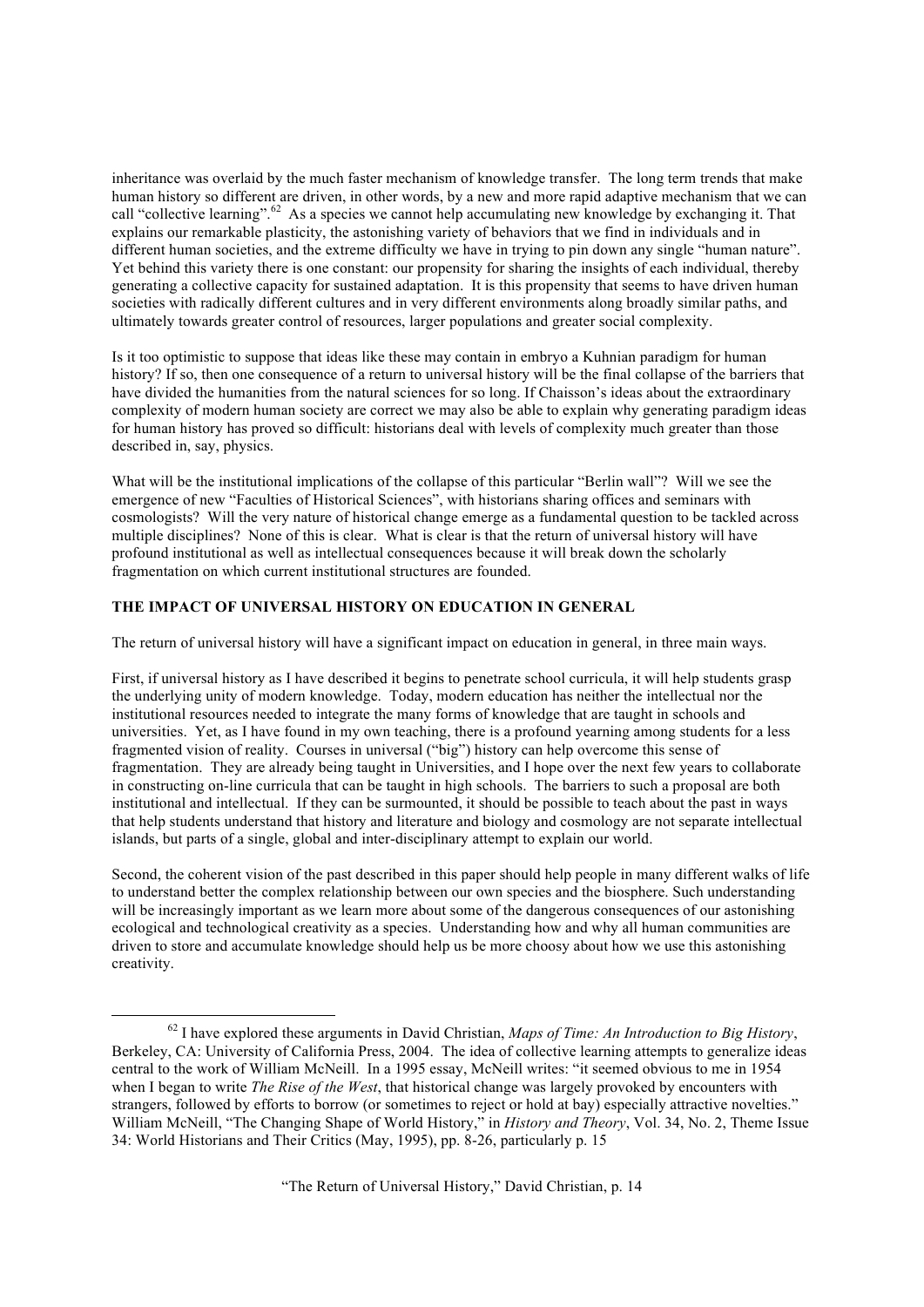Finally, only at the scales of universal history will it be possible to grasp the underlying unity of humanity as a whole. We have seen that the overall trajectory of human history cannot be seen within the constricted time scales of Rankean scholarship. Consequently, the revival of universal history will allow historians to take up a challenge that some historians already understood at the beginning of the twentieth century: that of constructing histories of humanity as powerful and inspiring as the great national histories of the nineteenth and twentieth centuries. In the aftermath of World War I, many argued that historical teaching organized around the idea of the nation state could only guarantee more and even bloodier wars in the future. As John Tosh writes: "The League of Nations campaigned vigorously for the downplaying of war and nationalism in the history curriculum in schools. The historian Eileen Power believed that world citizenship would come nearer if history teaching enlarged the sense of group solidarity and demonstrated that 'everyone is a member of two countries, his own and the world.'"63 H.G. Wells wrote his *Outline of History* in a similar spirit. Peace, he argued, required the creation of "*common historical ideas*. Without such ideas to hold them together in harmonious co-operation, with nothing but narrow, selfish, and conflicting nationalist traditions, races and peoples are bound to drift towards conflict and destruction. This truth, which was apparent to that great philosopher Kant a century or more ago ... is now plain to the man in the street."<sup>64</sup>

More recently, the great American world historian, William McNeill, has written: "Humanity entire possess a commonality which historians may hope to understand just as firmly as they can comprehend what unites any lesser group. Instead of enhancing conflicts, as parochial historiography inevitably does, an intelligible world history might be expected to diminish the lethality of group encounters by cultivating a sense of individual identification with the triumphs and tribulations of humanity as a whole. This, indeed, strikes me as the moral duty of the historical profession in our time. We need to develop an ecumenical history, with plenty of room for human diversity in all its complexity."<sup>65</sup>

Among many other reasons for welcoming the prospect of a return to universal history, then, is the possibility that it may provide the framework within which we can create histories that can generate a sense of human solidarity, or global citizenship, as powerfully as the great national histories once created multiple national solidarities. As Jerry Bentley has argued, "[an] ecumenical world history might take on a more explicit ideological dimension by allying with movements seeking to advance the causes of global citizenship, cosmopolitan democracy, cross-cultural dialogue, and related projects. In recent years, political scientists, moral philosophers, and others have devoted considerable energy to the articulation and development of these ideals."66 By taking on this important challenge, historical scholarship and historical teaching may be able to play a vital role in helping to tackle the many global problems we face today, and in avoiding some of the dangers inseparable from nationalism in a world equipped with nuclear weapons.

*`Cheshire Puss,' she began, rather timidly, as she did not at all know whether it would like the name: however, it only grinned a little wider. `Come, it's pleased so far,' thought Alice, and she went on. `Would you tell me, please, which way I ought to go from here?' 'That depends a good deal on where you want to get to,' said the Cat. 'I don't much care where—' said Alice. 'Then it doesn't matter which way you go,' said the Cat.' '—so long as I get somewhere,' Alice added as an explanation. 'Oh, you're sure to do that,' said the Cat, 'if you only walk long enough.'* [Alice in Wonderland, Ch. 6]

<sup>&</sup>lt;sup>63</sup> John Tosh, *Why History Matters*, Basingstoke: Palgrave/Macmillan, 2008, p. 125; he cites Maxine Berg, *A Woman in History: Eileen Power*, 1998-1940, Cambridge, 1996, p. 223

<sup>&</sup>lt;sup>64</sup> H.G. Wells, *Outline of History*,  $3^{rd}$  ed., 1921 [1<sup>st</sup> ed. 1920], p. vi<br><sup>65</sup> "Mythistory, or Truth, Myth, History, and Historians", *The American Historical Review*, Vol. 91,<br>No. 1, (Feb., 1986), pp. 1-10, from p.

<sup>&</sup>lt;sup>66</sup> Jerry Bentley, "Myths, Wagers and Some Moral Implications of World History," *Journal of World History*, Vol. 16, No. 1, pp. 51-82, from p. 78. The same page includes a short bibliography on the idea of global citizenship